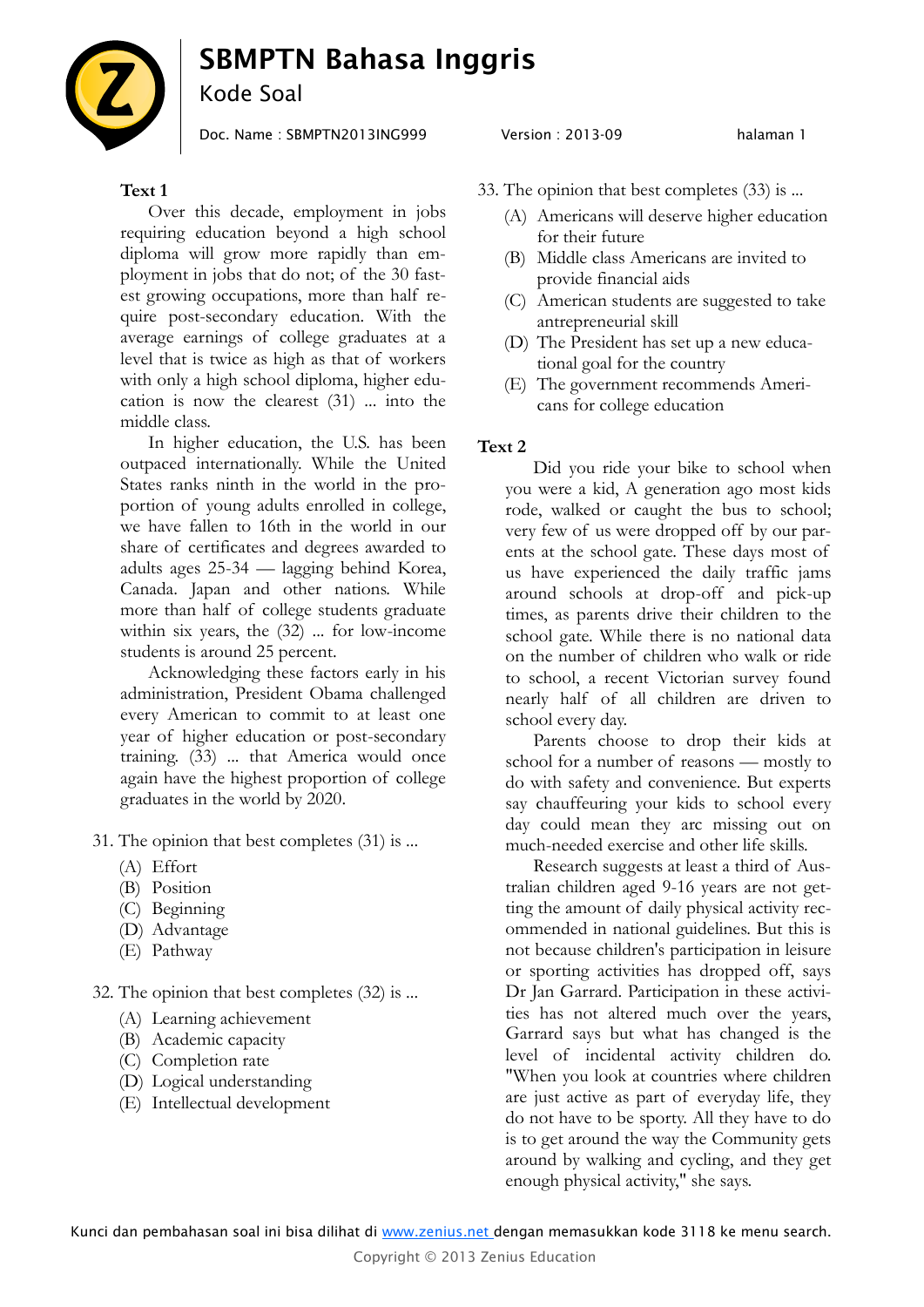

- 34. The author develop some ideas in paragraph 2 by ...
	- (A) Describing parents' chauffeuring followed by its effect
	- (B) Explaining reason for chauffeuring and their advantages
	- (C) Discussing the function of chauffeuring and the impact
	- (D) Arguing for chauffeuring practice for children's safety
	- (E) Exposing how parent chauffer and its drawbacks
- 35. By writing the sentence "… chauffeuring your kids to school everyday could mean they are missing out on much-needed exercise and other life skills." (paragraph 2, line 2 -3), the author implies that ….
	- (A) Taking kids to school makes them deprived individuals when they grow up
	- (B) Kids given a lift to school likely lose vital social and physical advantages
	- (C) Schooling means not only learning in classes but also socializing with others
	- (D) Parents spoil their kids' future social and physical life by giving them a lift
	- (E) When a child needs physical and social training, parent should facilitate them
- 36. Dr. Garrard's statement "… where children are just active as part of everyday life, they do not have to be sporty… " (paragraph 3line 5) may be best restated that ...
	- (A) Children who are active do not automatically mean they will be good at sport
	- (B) Being muscular should not be the aim of children who are naturally active
	- (C) Children's physical fitness is not closely relates with their daily activities
	- (D) Activeness in children does not mean to make these children physically fit
	- (E) When naturally active, children need no more scheduled sport activities
- 37. The pat following the passage above most likely contains information on …
	- (A) Advice to parents for their children to have enough physical activities
	- (B) The decreasing trend of children to do physical activities at their will
	- (C) Parental motives behind chauffeuring their children to school
	- (D) Reasons for children not to do fun and incidental activities
	- (E) Effects of having children not to be given a lift to school.

## **Text 3**

Agroecologists do not always agree about what agroecology is or should be in the long-term. Different definitions of the term agroecology can be distinguished largely by the specificity with which one defines the term "ecology," as well as the term's potential political connotations. Definitions of agroecology, therefore, may be first grouped ac-cording to the specific contexts within which they situate agriculture. Agroecology is defined as "the study of the relation of agricultural crops and environment." This definition refers to the "- ecology" part of "agroecology" narrowly as the natural environment. Following this definition, an agroecologist would study agriculture's various relationships with soil health, water quality, air quality, meso- and micro-fauna, surrounding flora, environmental toxins, and other envimornental contexts.

A more common definition of the word can be taken from Dalgaard et al., who refer to agroecology as the study of the interactions between plants, animals, humans and the environment within agricultural systems. Consequently, agroecology is inherently multidisciplinary, including factors from agronomy, ecology, sociology, economics and related disciplines, in this case, the '-ecology" portion of "agroecology is defined broadly to include social, cultural, and economic contexts as well.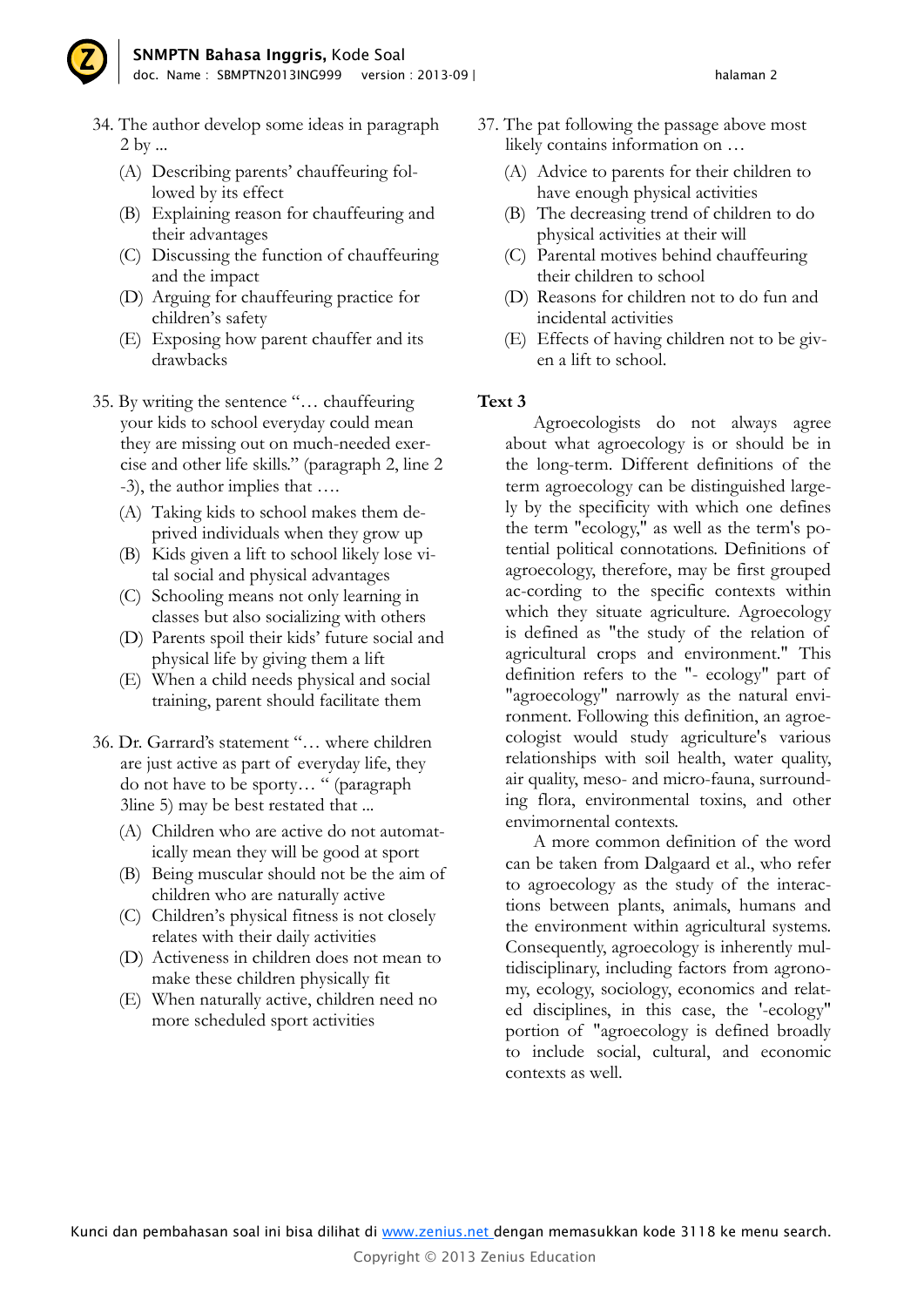

- 38. The points provided in paragraph 3 of the passage explain that …
	- (A) Different places tend to define agroecoly scientifically
	- (B) Interpreting agroecology needs to include political sides
	- (C) Agroecology is associated geographically and politically
	- (D) People's aspiration of agoecology differs significantly
	- (E) No body can define agroecology with scientific precision
- 39. Ideas is paragraph 2 and 3 define agroecology as shown in the consecutive relation as …
	- (A) Political and interactive approaches
	- (B) General and cross authoritative sides
	- (C) Multidisciplinary and restricted angles
	- (D) Ecology and socio economic viewpoints
	- (E) Agricultural and socio cultural perspectives
- 40. Based on the passage above, if someone is a genuine agroecologist, he/she will likely …
	- (A) Examine social, cultural, and economic aspects
	- (B) Do research on environmental and political loads
	- (C) Include scientific methodology in his/ her approach
	- (D) Put aside social aspect in his/her ecological studies
	- (E) Make use of multidisciplinary
- 41. regarding the definition of agroecology, the author assumes that it …
	- (A) Tends to denote scientific loads
	- (B) May be understood contextually
	- (C) Has universal underlying values
	- (D) Can be interpretend differently
	- (E) Should be exclusively situated

# **Text 4**

People still collect books as valuable antiques or for a hobby, but you get virtually all the information you need from the view screen of your home computer system. The computer is linked to a library — not a library of books but an electronic library where information on every subject is stored in computer memory banks.

Having this service at your fingertips is like having a huge brand-new encyclopedia in your homes at all times. The computer can tell you anything you want to know, and the information is always the very latest available. There need be only one central library to which computers in homes, offices, schools and colleges are connected. At the library experts are constantly busy, feeding in the very latest information as they receive it. In theory one huge electronic library could serve the whole world!

(blogs.smithsonianmag.com)

E-books have not spelled the demise of the local library in New York. In fact, according to a new report from the Center for an Urban Future, 40.5 million people visited the city's public libraries, more than all of the city's professional sports teams and major cultural institutions combined.

The report "Branches of Opportunity" looks at the changing role of the city's libraries in the digital age. It finds that while public libraries are serving more New Yorkers than ever, they are "undervalued by policymakers and face grosving threats. "New York City's library system is a unique hybrid. Three organizations — the New York Public Library, along with the Brooklyn and Queens libraries— operate 206 local branches throughout the five boroughs.

(www.wnyc.org)